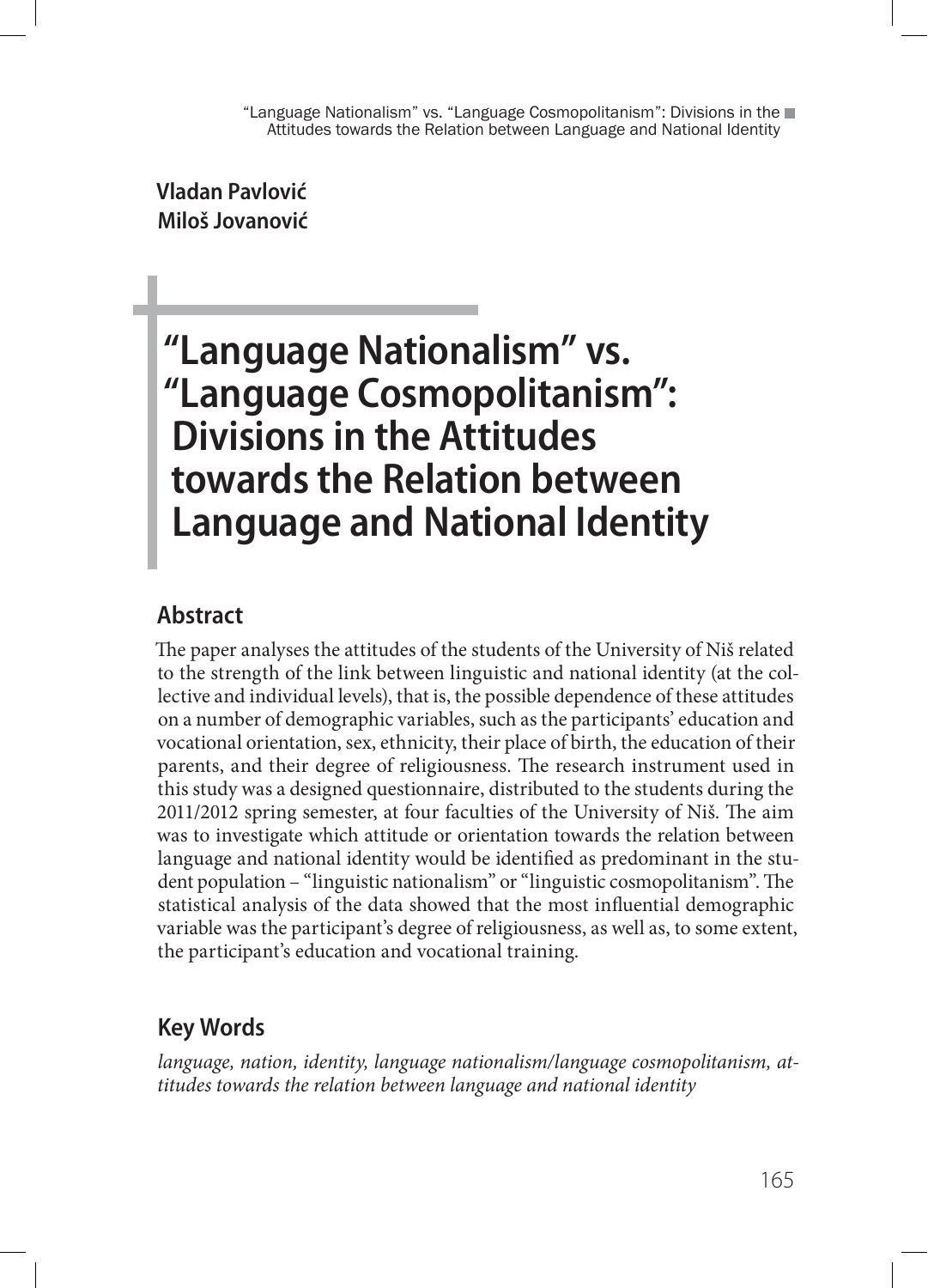## **Introduction**

Ever since the end of the 18<sup>th</sup> century (the time of authors such as Herder, Rousseau, Fichte, and, generally, the time of the French Revolution), it has been believed that language identity is not merely one of the layers of (individual and collective) identity that is on a par with other layers of identity, but rather that it occupies the central place among the different layers of identity, that it represents the "mirror of the people's spirit", and that it guarantees the identity and the prosperity of the nations that were formed at that time [Bugarski: 1996b: 171-176]. Hence the popular belief, that is often undermined by empirical data but, despite that, continues to be present in our society (e.g. in the attitudes of far-right organizations in Serbia, as well as in the general population), that a "Holy Trinity" of language, nation and state exists, i.e. that the three are crucially interrelated and interdependent, most often in the following manner: *one language – one nation – one state*.

In that sense, this paper aims to explore which attitudes the students of the University of Niš (from the English Department, Sociology Department and History Department of the Faculty of Philosophy, as well as from the Faculty of Mechanical Engineering, the Faculty of Medicine and the Faculty of Law) hold with regard to the given issue, i.e. to ascertain whether the given population holds the view that language and national identity are closely intertwined (which could be seen as an expression of its "*language nationalism"*), or that maybe such a close relation/connection between the two does not exist (which could be taken to represent its "*language cosmopolitanism"*). In addition, another aim was to analyse the possible connection between such attitudes, on the one hand, and various demographic variables, on the other.

The paper hypothesizes that *the students of the English Department, on account of their education which necessarily makes them acquainted with other cultures through a foreign language and literature, hold views dominated by "language cosmopolitanism", whereas the other students lean towards views that could be taken as indicators of "language nationalism".*

### **Theoretical Background**

As terms such as *value judgments* referring to the relation between *language identity* and *national identity* (taken *collectively* and *individually*) are of great importance in the given paper, they will be defined here in greater detail.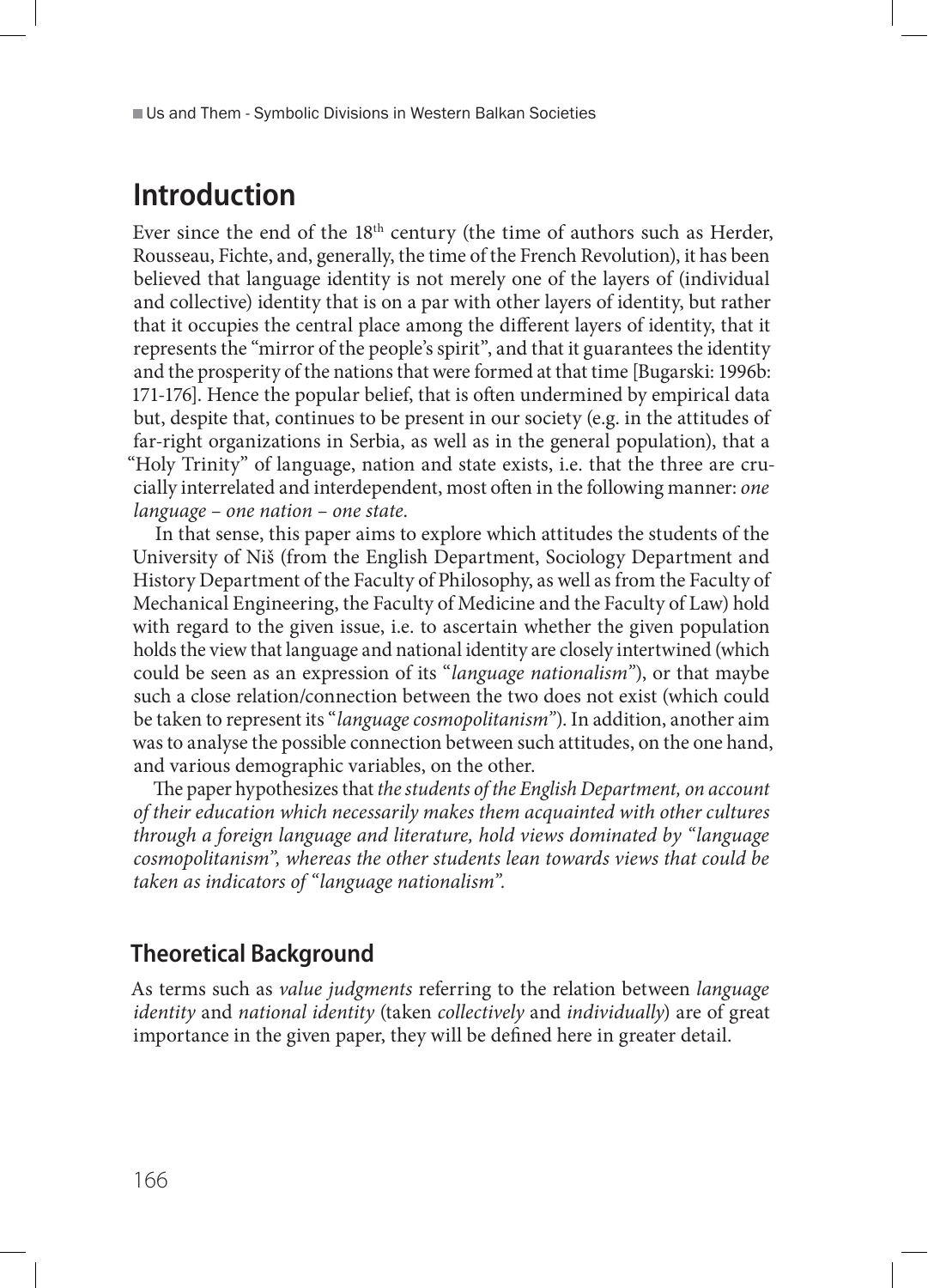Following Bugarski [2005; 2009] we consider identity<sup>1</sup> as consisting of a series of components, including the following: 1) its *levels*: identity as humanity, collectivity and individuality, 2) its *layers*: ethnic, religious, professional, social, territorial, cultural, political, generational, gender as well as linguistic, national and other layers of identity, and 3) *the degree of its strength*, i.e. strong, medium and weak identity [Bugarski: 2009]. The aforementioned first level of identity - *humanity*, is not relevant for this study because it has no otherness – this paper does not compare the human race with other living beings. However, all the other mentioned *levels* (identity shared within a community as well as an individual's unique identity) are closely related, and by intertwining with the aforementioned layers and levels, they constitute an extremely complex structure, whose elements are almost all socially constructed and which are subject to change (*ibid*). In this sense, we shall consider the linguistic and national identity to be types of layers of identity that may appear at the aforementioned levels of collectivity and individuality (as the levels of interest in this paper), and which may be manifested in the degrees mentioned above.

Popular (i.e. layman) attitudes to language (and the attitudes indirectly associated with national and language identity) were analyzed by Bugarski [1996a]. There they are defined as anonymous and widely accepted general attitudes on language and languages that are passed down from generation to generation, usually in the form of common conversational clichés [ibid: 164]. A certain part of this linguistic folklore, according to the same author, even when it comes to pure prejudice and superstition, is completely harmless; however, among them there are some that may have serious consequences, and which should not be ignored.

Bugarski classifies language attitudes based on three criteria: a) according to the subject, where the attitudes include an entire range of a language in general, via certain languages and dialects, to idiolects as individual speech; b) according to the type, language attitudes are classified into aesthetic, pragmatic, moral and social ones, and c) according to the direction, language attitudes may relate to one's own or to a foreign language, dialect or idiolect. These divisions are closely related, and the author illustrates this point with numerous examples.

Moreover, he stresses that in all the listed attitudes there is a general tendency for declaring as normal *everything belonging to us*, whereas *everything belonging to them* is subject to ridicule or even anathemizing. Bugarski [1997b; 2009] also thoroughly analyzes popular beliefs regarding languages and nations, the "native" and "foreign" in a language, the social basis of linguistic conflicts and attitudes referring to language.

<sup>1</sup> Moreover, the concepts of *people*, *nation*, *ethnic group/ethnicity*, *ethno-national consciousness* and *language* are used in this paper in the same sense that Bugarski uses them.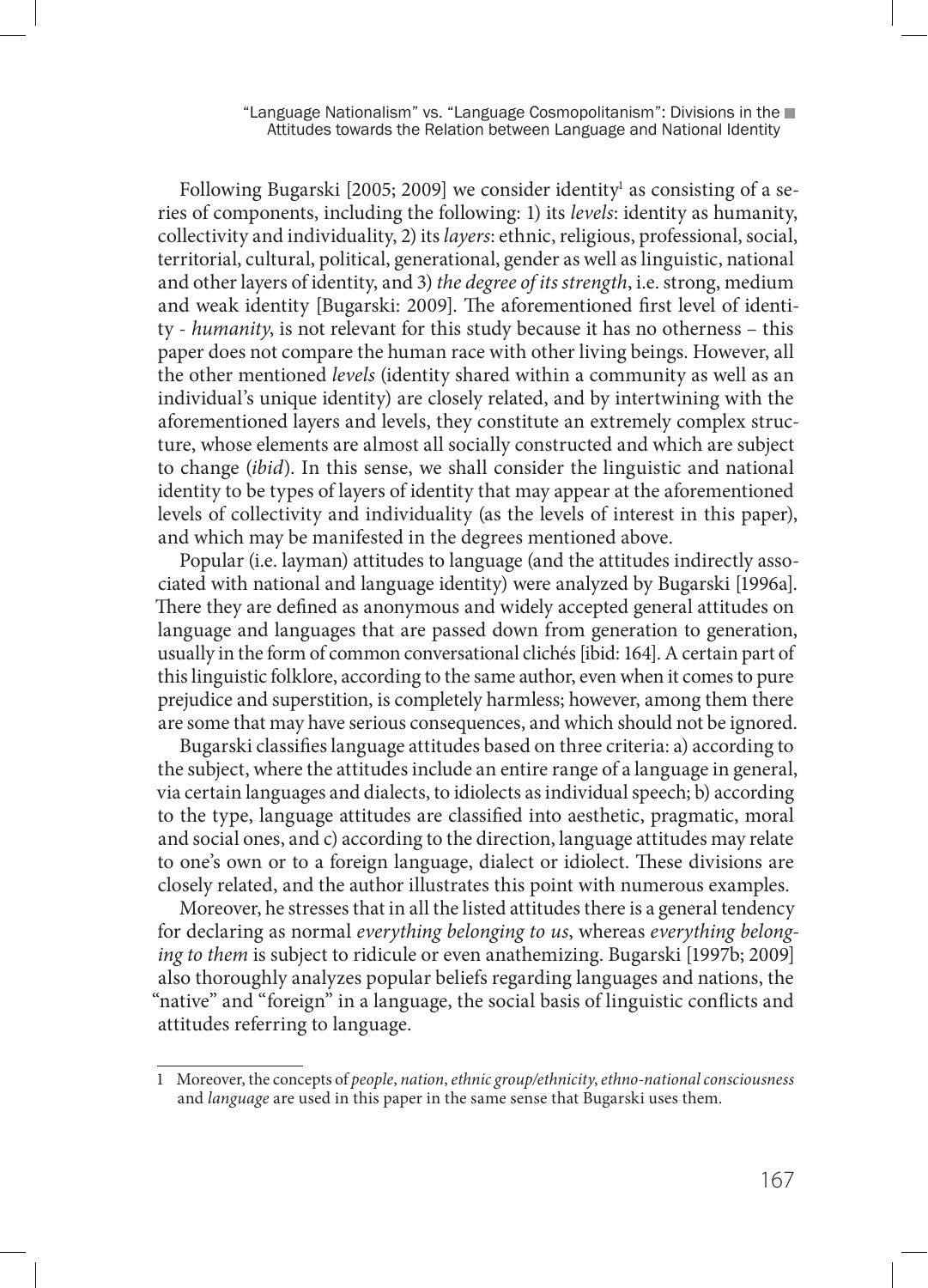The issues of a relation between language and national ethnic consciousness, the issues of the relation between language and a nation in time and space, as well as issues of ethnic characteristics and nationalism in language, stand out in particular as significant ones [Bugarski: 1997a; 2002]. Attention is especially drawn to the two following important facts. Firstly, no fundamental link should necessarily exist between a language, nation and state, and therefore an ethnicity may be constituted as a nation even if it does not have its own separate, standardized, national language that would be used by all the members of the ethnicity. And secondly, it stresses the attitude that language and ethno-national consciousness do not have to be inextricably linked, i.e. that the ethno-national consciousness may well develop without a national language, which, therefore, does not necessarily have to constitute support for and guarantee its preservation, nor need it constitute "the essential embodiment of the very soul for the ethnicity in question". This is exemplified by a number of empirical facts, which, for limitations of space, cannot be cited here.

In that sense, an essentially romanticist, mystical and mythological attitude regarding the close connection between language, nation and state, i.e. the idea that overall identity may be reduced to the ethnical background embodied in the mother tongue, as well as the attitude that mankind is naturally divided into nations each having its own particular and unique character, where language is a guarantee for that uniqueness, may be called "*linguistic nationalism"* [ibid:60] And vice versa, for an attitude that denies the aforementioned, and that may be regarded as rational, cosmopolitan and future-oriented, in this paper we use the term "*linguistic cosmopolitanism".*<sup>2</sup>

Authors that also discuss the presented issues, would, among others, include: Edwards [2009]; Fought [2006]; Greenberg [2004]; Joseph [2004]; MacGiola Chríost [2003] and Fishman [1999]. They discuss issues referring to the relation between language, on the one hand, and national, ethnic and religious identity, on the other, as well as issues referring to the relationship between language, nationalism and ethnic conflict, both on the territory of the former Yugoslavia [Greenberg: 2004], and in other parts of the world (other listed authors), paying specific attention to their close connection and the consequences of that connection.

In addition, local sources that deal with similar issues include: Kovačević [2005 and 2004]; Đorović [2004]; Ignjačević [1998]; Vlahović [1997, 1990 and 1989]. These sources studied the attitudes of both students and the general population

<sup>2</sup> Regarding the abovementioned term (*language comopolitanism*) we wish to emphasize that the given author never used explicitly this term in its entirety, as opposed to the term *language comopolitanism*. However, he regularly in all of the specified places the term *nationalism* in opposition to the term *cosmopolitanism*, and therefore, for the purposes of this paper, we coined the phrase *language comopolitanism.*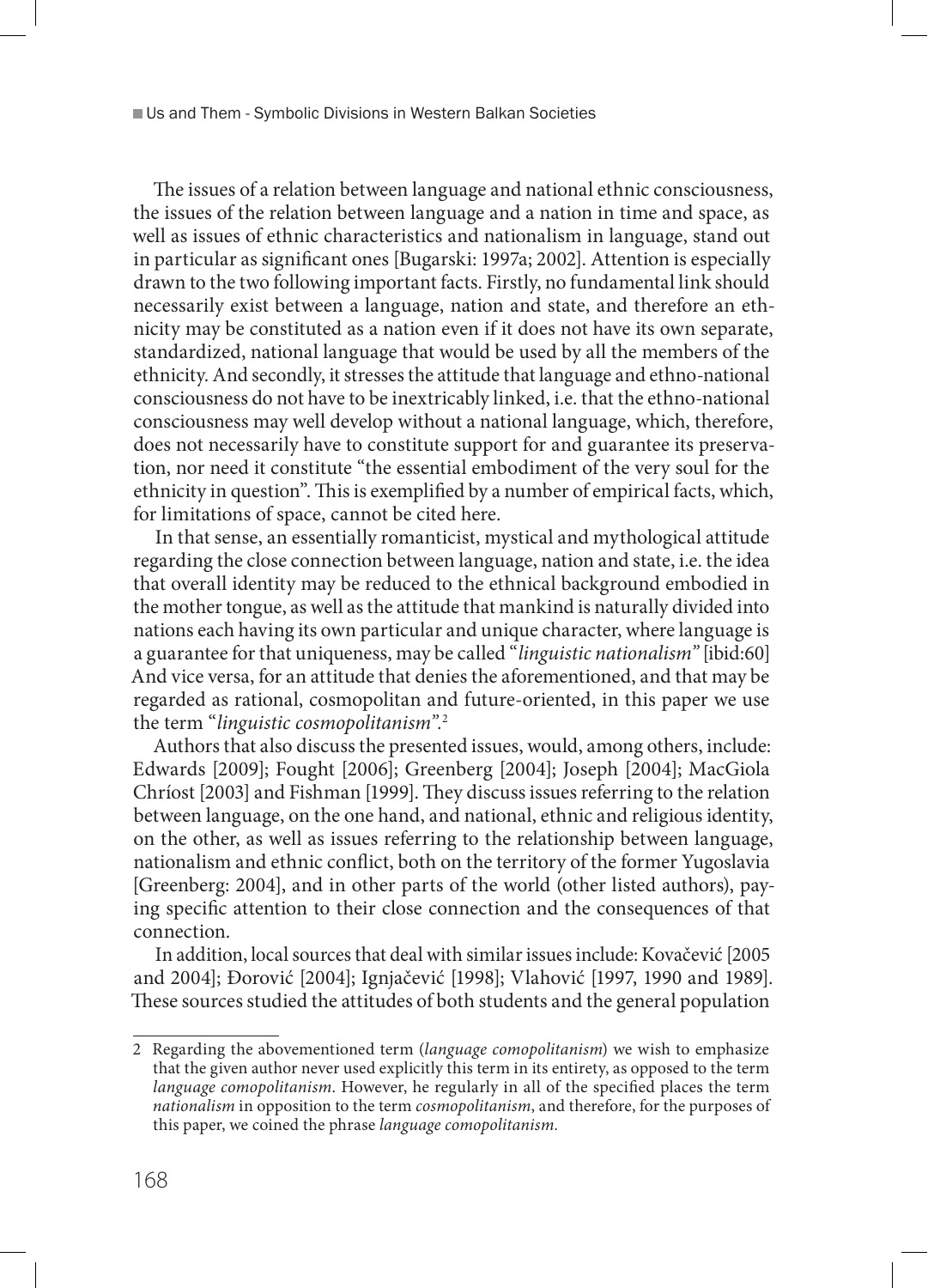– speakers of Serbian/Serbo-Croatian - regarding their relation towards foreign languages (e.g. the importance of foreign language learning and its popularity), their relation regarding the varieties of Serbian/Serbo-Croatian (i.e. the literary language/native speech), and similar issues.

### **Methodology**

As a basic instrument for the research presented in this paper, a questionnaire was developed, which, in addition to questions about demographic details, consisted of a total of 19 statements with offered alternative (*yes / no*) answers. These statements have been created on the basis of the literature previously listed, as well as on the attitudes to the relation between language and national identity which can be found on the websites of the far-right wing organizations in Serbia, i.e. on the website of the *Otačastveni pokret Obraz* organization (www.obraz.rs) and the *Srpski narodni pokret 1389* movement (www.snp1389.rs)<sup>3</sup>. Some of these positions are as follows: *The native language of every nation contains the entire soul, history, everything spiritual and the creative ideas of a nation*, *A nation without its own language and state is doomed*, and the like.

We were careful in formulating these attitudes in such a way that the respondents who "tend towards" either a "nationalist" or "cosmopolitan" standpoint constantly have to alternate between *yes* and *no* answers, rather than constantly (automatically) offer only one of the two answers.

The survey was conducted in March 2012 on a sample that consisted of a total of 665 students, 146 of whom were students of the English Department, 96 of the Sociology Department and 88 of the History Department, from the Faculty of Philosophy in Niš, 140 students of the Faculty of Mechanical Engineering, 121 students from the Faculty of Law and 74 students from the Faculty of Medicine in Niš.

All the responses from the questionnaires were then entered into the SPSS program for statistical analysis. The preliminary analysis of the data revealed that with the interviewed students an almost general (non)compliance (80% or more) for a total of 7 standpoints, and that they therefore cannot serve as proper indicators of "linguistic nationalism" or "linguistic cosmopolitanism", which is why they were not taken into account in the quantitative data processing. The responses of the participants to the remaining 12 standpoints were recoded so that a "nationalist" response to the proposed attitude scored 1, and the "cosmopolitan" scored 0. That was the basis for calculating "the index of linguistic nationalism" (hereinafter referred to as ILN), a term that has three related meanings: 1) at the level of every individual participant, it represents the

<sup>3</sup> These websites were accessed in September 2011.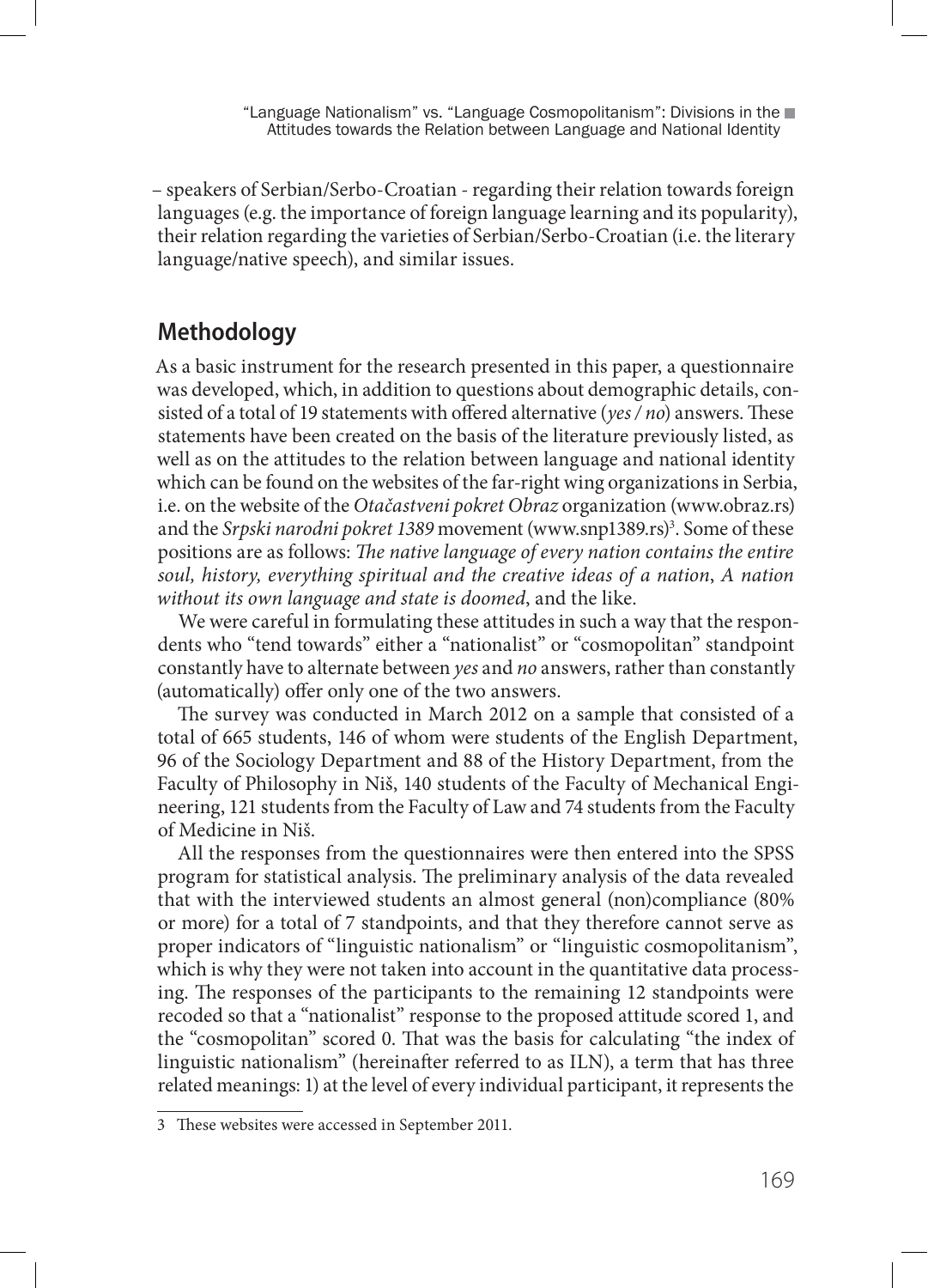total value of the recoded "nationalistically" directed responses of a participant to the views presented to him / her; and 2) at the faculty/department level, it represents an average value that is obtained by adding all the recoded values of the "nationalistically" directed answers of all the participants from a specific faculty/department and by dividing it by the number of participants from the faculty/department; 3) at the level of the entire survey sample, it represents the mean value calculated by dividing the recoded values of the "nationalistically" directed responses of all the participants from the sample by the total number of participants (hereinafter we shall always state which of the three meanings we have in mind).

Clearly, the value of the ILN in each of the three listed meanings ranged from 0 to 12, where a value closer to zero indicated that the participants tend towards "cosmopolitanism", and a value closer to 12 indicated "nationalistically" oriented attitudes.

Thus the established ILN was then cross-tabulated with the following demographic variables: educational and professional profiles, sex, age, nationality, place of birth and residence, parents' place of birth and education, the confessional affiliation of the participants and their attitude toward religion.

This paper in no way lends support to the thesis that the values obtained by the described methods of calculation represent any "absolute values". On the contrary - they may simply indicate certain tendencies among the participants belonging to different departments and faculties.

The attitudes which for the purpose of the quantitative analysis were previously qualified as not discriminative enough, were, however, taken into account for the qualitative analysis of the data.

## **Analysis and Discussion**

ILN mean value of the whole sample is 5.92, which would mean that the interviewed students hover between the "nationalist" and "cosmopolitan" pattern in their understanding of the relationship between language and identity. The participants from the English Department scored the lowest ILN mean values, and the participants from the History Department had the highest scores. The standard deviations of the mean values are relatively high. The data are presented in Table 1: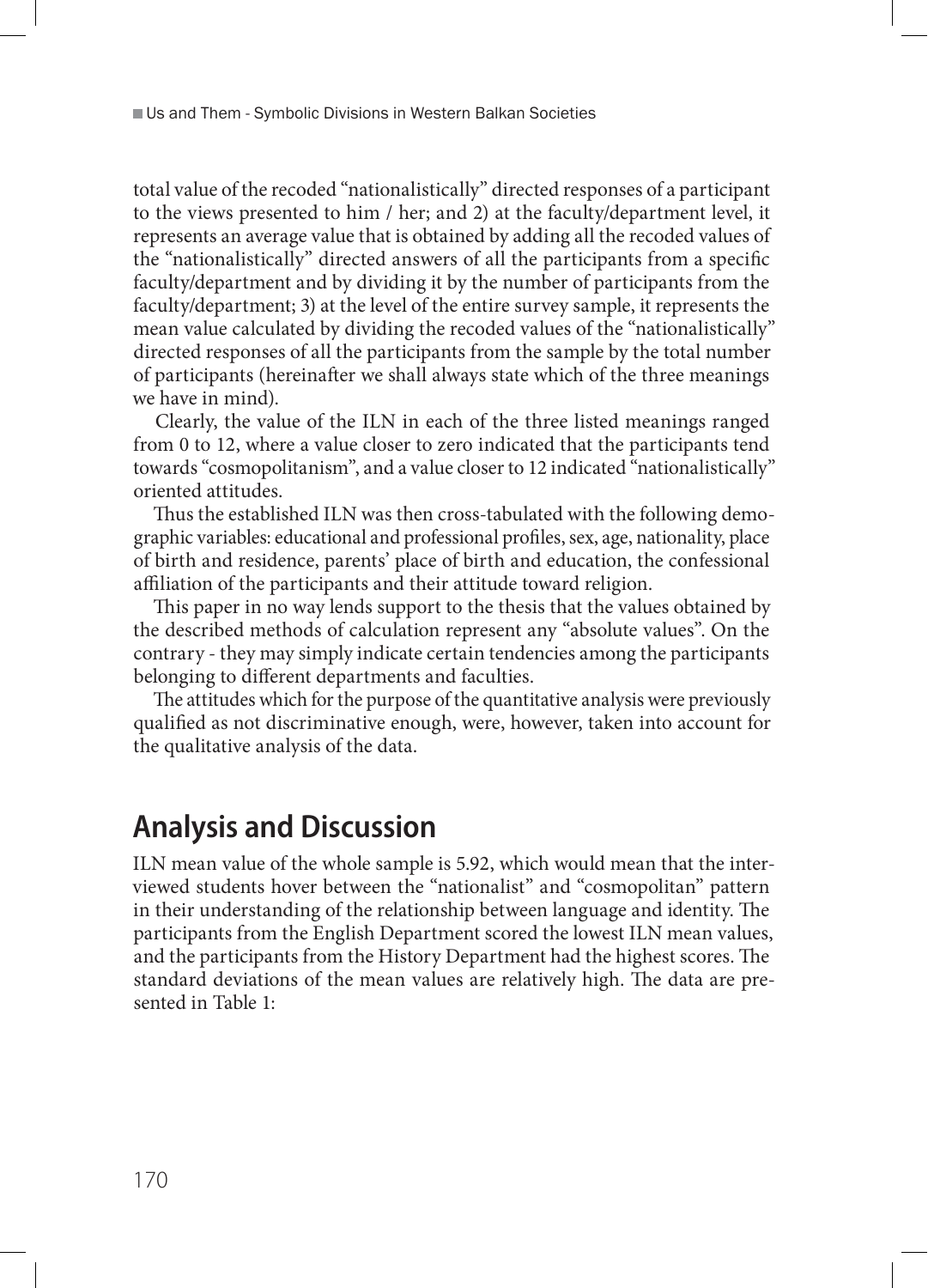| <b>Faculty / Department</b> | <b>Mean</b><br>value ILN | n   | <b>Standard</b><br>deviation | min | max |
|-----------------------------|--------------------------|-----|------------------------------|-----|-----|
| Mechanical Engineering      | 6,61                     | 129 | 2,27                         |     | 11  |
| W6                          | 6,25                     | 117 | 2,32                         |     | 11  |
| Medicine                    | 6,44                     | 70  | 2,00                         |     | 11  |
| English                     | 4,43                     | 138 | 2,46                         |     | 12  |
| Sociology                   | 4,98                     | 87  | 2,36                         |     | 10  |
| History                     | 7,42                     | 84  | 2,50                         |     | 12  |
| Total                       | 5,92                     | 625 | 2,55                         |     |     |

**Table 1:** The mean values of the ILN for the faculties/departments

When it comes to cross tabulating the ILN with the socio-demographic variables, the connection of the ILN and the attitudes referring to religion has proved to be significant, whereas the connection to the participants' gender, age, place of birth and residence, ethnicity and denominational affiliation, their parents' education and place of birth was less obvious. When comparing the ILN mean value for each faculty in relation to the gender of the participants, the results reveal higher "nationalism" among the male students, except for the Faculty of Philosophy, where the ILN mean value at all three departments is higher among the female students. The most consistent results, with an almost negligible difference, were obtained from the future lawyers, whereas the largest differences were determined between the male and female students of sociology and English. On the basis of the existing data, we cannot offer a more substantiated explanation of these findings. Only the following supposition might be offered for the lower level of "language nationalism" of the male students from the English Department, Sociology Department and History Department as compared to the female students: since a significantly greater number of female students study at the Faculty of Philosophy (which offers mostly "female" professions such as, for example, the teaching profession), it is possible that the young men who enroll in these studies do not belong to the "typical" group of men, as found at other faculties where we conducted the research: hence their more pronounced "language comopolitanism".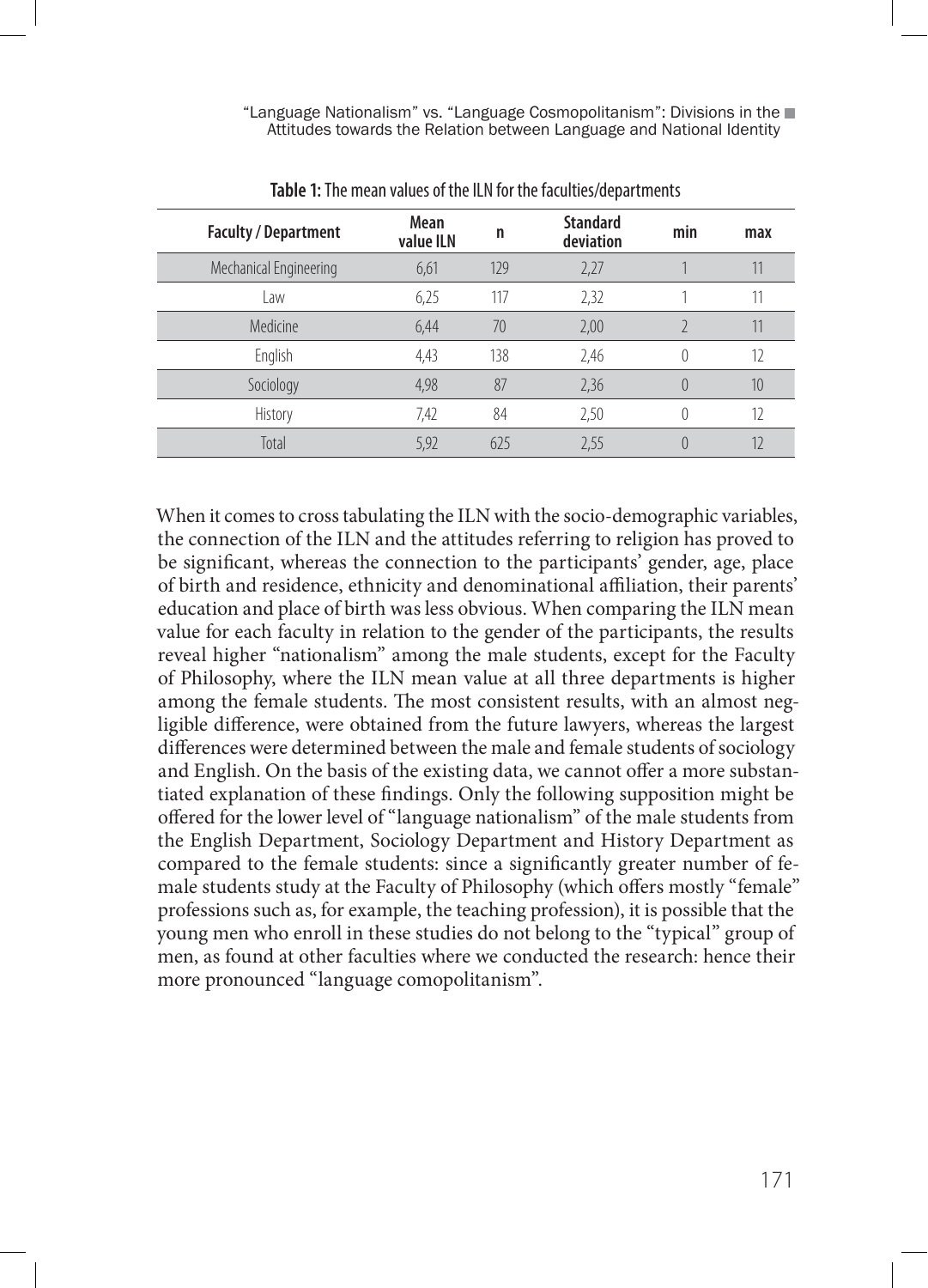|                             |        |                   |                 | ╯                         |
|-----------------------------|--------|-------------------|-----------------|---------------------------|
| <b>Faculty / Department</b> | Gender | Mean<br>value ILN | n               | <b>Standard deviation</b> |
| Mechanical Engineering      | Male   | 6,70              | 100             | 2,15                      |
|                             | Female | 6,31              | 29              | 2,65                      |
| Law                         | Male   | 6,21              | 24              | 2,13                      |
|                             | Female | 6,28              | 92              | 2,37                      |
| Medicine                    | Male   | 6,60              | 25              | 2,25                      |
|                             | Female | 6,36              | 45              | 1,86                      |
| English                     | Male   | 3,83              | 30 <sup>°</sup> | 2,65                      |
|                             | Female | 4,59              | 108             | 2,39                      |
| Sociology                   | Male   | 4,08              | 26              | 2,33                      |
|                             | Female | 5,36              | 61              | 2,29                      |
| History                     | Male   | 7,31              | 54              | 2,64                      |
|                             | Female | 7,60              | 30 <sup>°</sup> | 2,25                      |
| Total                       | Male   | 6,18              | 259             | 2,62                      |
|                             | Female | 5,75              | 365             | 2,48                      |

| Table 2: The mean values of the ILN at faculties/departments in relation to gender |  |
|------------------------------------------------------------------------------------|--|
|                                                                                    |  |

When considering the ILN mean value concerning the students' age, only those students between the ages of 20 and 23 were taken into consideration for the analysis.4 The data reveal different trends at the faculties/departments. While we find a constant decline in "nationalism" with the students of sociology with an increase in age (at the more advanced levels of study)<sup>5</sup>, with the law students the opposite was evident. The Faculty of Mechanical Engineering, the History Department, and, especially, the Faculty of Medicine, bring out the largest number of variations, and we cannot speak about any clear tendency towards one direction or another. The ILN mean value remains the most constant with the students of English, which is somewhat surprising, since the expected findings

<sup>4</sup> This makes up 82.10% of the total sample, and 87.36% of those who expressed their agreement/ disagreement with the 12 statements on the basis of which the ILN is constructed. We must note here that a very small number of students aged 20 and 23 from the Faculty of Medicine made up this group - only 3 - and a small number of mechanical engineering students aged 22 ( $n = 9$ ) and 23 ( $n = 6$ ). In all the other cases, the whole sample consists of students aged 19-50, where the average age was 21.82, with a standard deviation of 2.26.

<sup>5</sup> However, we cannot speak about a stronger correlation, given the low value of Spearman's correlation coefficient ( $\rho = -0.285$ ).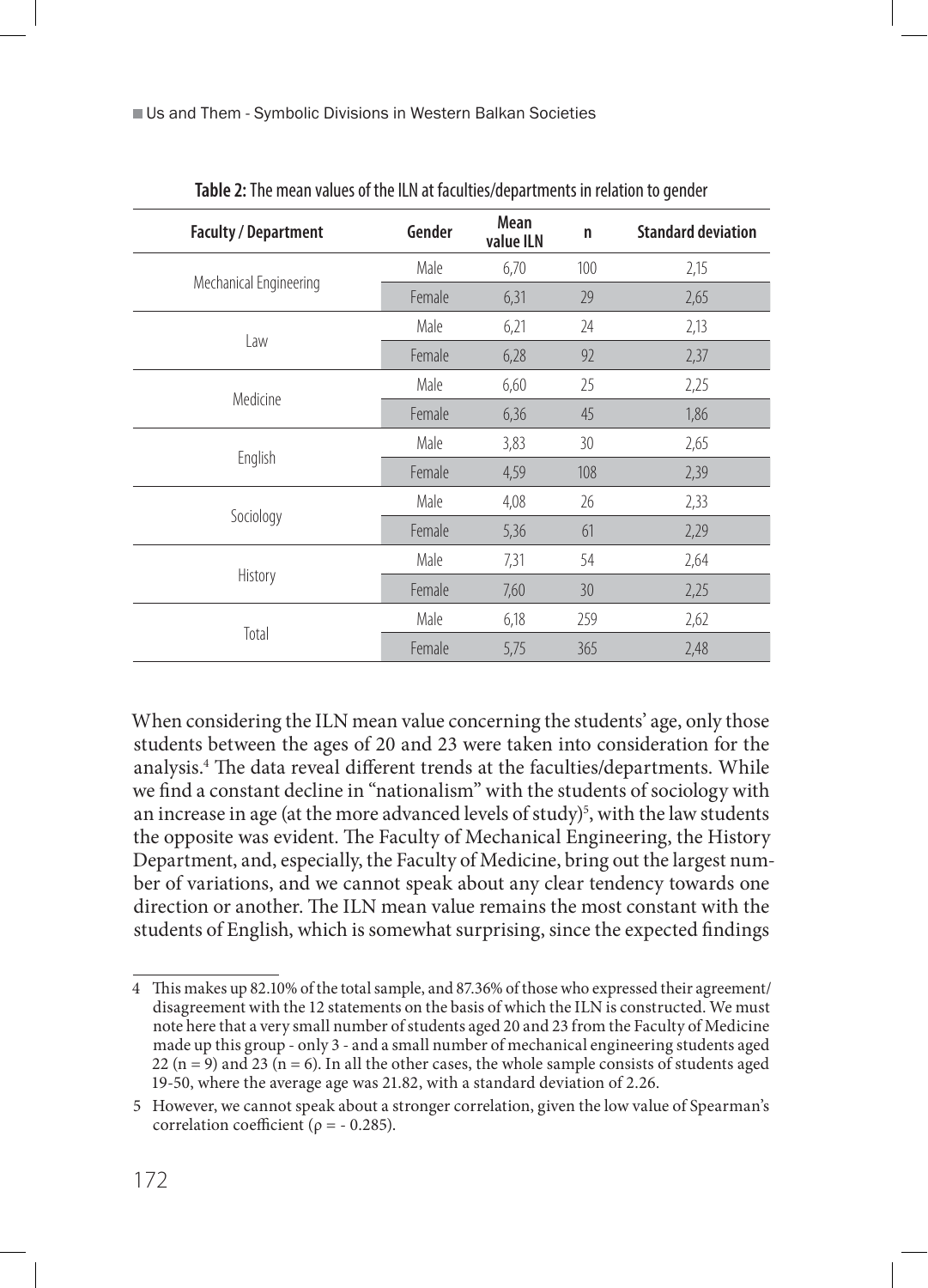are that as the studies progress, the level of students' awareness regarding the relationship between language and nation increases.

Regarding the *ethnicity* of the students, 96.4% of the sample consists of students who declared themselves Serbs, where the ILN has the same value as for the entire sample. The percentage of other nationalities<sup>6</sup> is negligible (each less than 1%). Here we must mention that the highest ILN average score was obtained from the participants who did not give data on their ethnicity, and that this finding is repeated in all the analyzed variables, with the exception of *religion* and *attitude toward religion*, and we can ascertain some greater distrust to the conducted research among participants who displayed the strongest "*language nationalism*".

When analyzing the relation between the *place of birth* and the ILN, no major differences in the average achieved score were determined (with a minimal deviation from the average for an entire sample) for the students born in towns, cities and large towns, which make up 94% of the participants. The percentage of the others is negligible, and no valid conclusions may be drawn regarding the effect of the birth place on the "nationalism" of the respondents.

When it comes to the *place of residence*, it was expected that with the increasing size of the community where the students reside, a decrease in "nationalism" would be found. However, these expectations were not met. Although the students who live in the country scored the highest ILN value (6.06), it is only slightly larger than that of the others, which make up a more significant percentage of the sample (e.g., in the case of a large city it is larger by only 0.14); therefore we cannot ascertain any regularity.<sup>7</sup>

The analysis demonstrated that the *place of mother's* and *father's birth* does not present any noticeable effect on the ILN value, whereas when it comes to *parents' education* a surprising finding is that the average ILN value records a slight increase with an increase in the level of the education of the father, and in the case of the education level of the mother the ILN decreases when we go from elementary school, over to high school and university, recording a slighter increase in cases when the mother has a university degree. The findings are contrary to the assumption that the level of "nationalism" will record a decline among participants with highly educated parents.

Most of the students from the sample (67.8%) cited Orthodox Christian as their *religion* (n = 451), and their average ILN score was 6.26. Orthodox Christians from among the students of English and sociology have lower scores (4.88, and 5.56 respectively), whereas the Orthodox Christians from other faculties/ departments have higher scores.

<sup>6</sup> Those include: Bulgarian, Montenegrin, Yugoslav, Roma, Croatian and Greek.

<sup>7</sup> Thus the only respondent who cited Belgrade as the place of residence achieves a relatively high score of 8 on the ILN.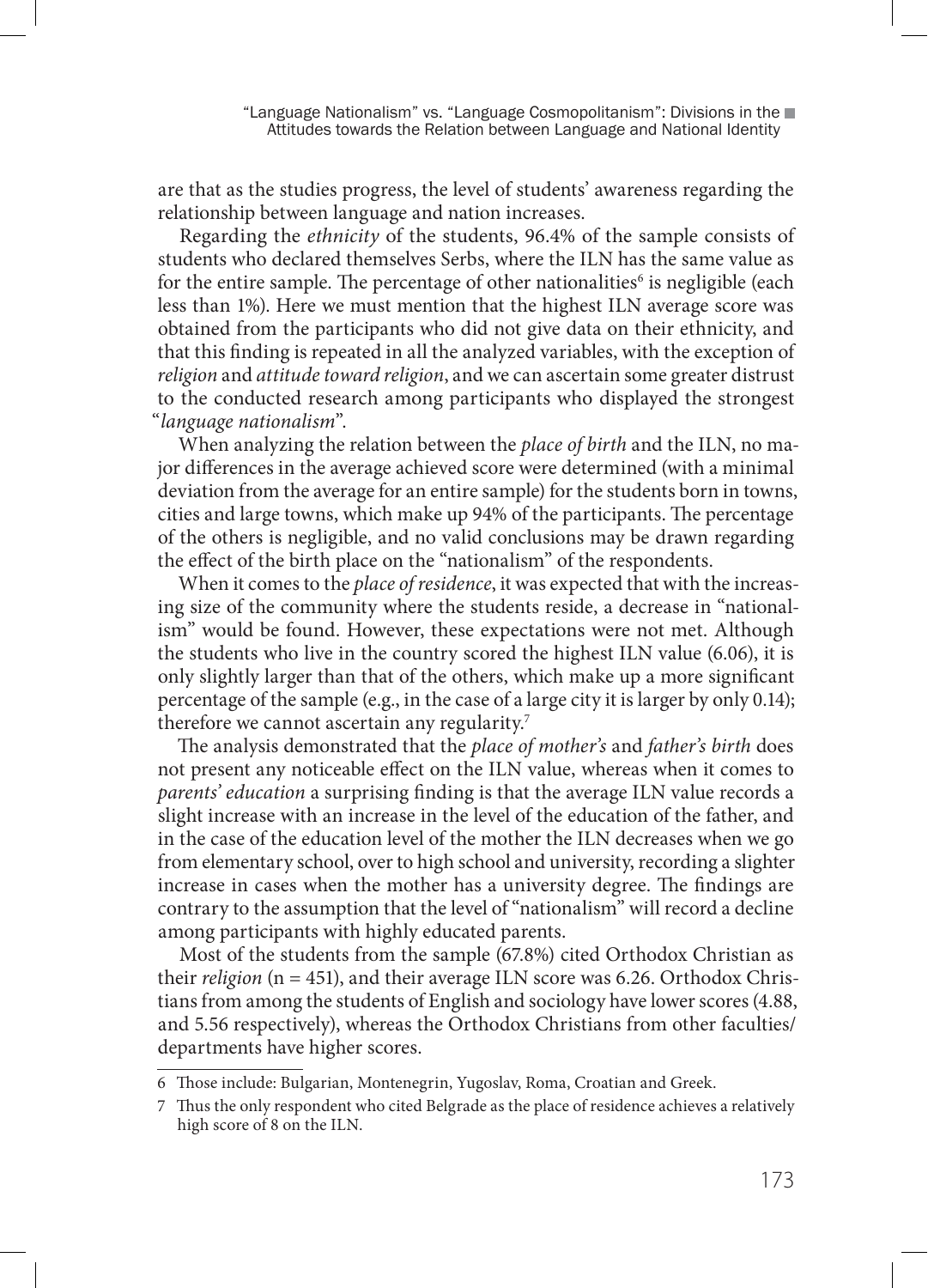Christians made up a significant percentage of the sample  $(n = 87, 13.1%)$  with an average ILN score of 5.87 and atheists ( $n = 25, 3.8\%$ ), who also had a lower average ILN value of 3.08 (the ILN value with both the "Christians" and the "atheist" varied in the same way as with the "Orthodox Christians"8 at faculties/departments). The incidence of other religions<sup>9</sup> is negligible (less than 1% each). Students who did not state their religion ( $n = 67, 10.08\%$ ) had an average ILN score of 5.22.

The clearest relation was observed between the ILN and *the attitude toward religion* – the "stronger" the religiousness, the higher the ILN score. However, the standard deviation values are relatively high, and the low value of Spearman's correlation coefficient ( $\rho = -0.28$ ) indicates that there is no significant dependence between these two variables.

| Attitude regarding religion                                                | <b>Mean value ILN</b> | $\mathsf{n}$  | <b>Standard deviation</b> |
|----------------------------------------------------------------------------|-----------------------|---------------|---------------------------|
| I am a firm believer and I accept anything that my religion teaches        | 6,89                  | 180           | 2,24                      |
| I am religious, but I do not accept everything<br>that my religion teaches | 6,16                  | 211           | 2,22                      |
| I think about it, but I am not sure whether I believe or not               | 5,17                  | $\frac{1}{2}$ | 2,36                      |
| I am indifferent to religion                                               | 5,06                  | 31            | 3,02                      |
| I am not religious, but I do not have anything against it                  | 4,33                  | 73            | 2,77                      |
| I am not religious and I am against it                                     | 2,91                  | 11            | 2,63                      |
| No data                                                                    | 6,17                  | 42            | 2.55                      |

**Table 3:** The mean ILN values and the attitude regarding religion

We shall also present here a possible qualitative analysis of students' answers to two specific attitudes. Such an analysis may by itself further contribute to the achievement of the goal that was set at the beginning, and at the same time it provides us with the opportunity to pay attention to the attitudes which in the quantitative analysis did not prove to be discriminatory enough.

The percentage of positive responses to attitude № 1 of the questionnaire (*It is natural that every nation has its own national language and a national state*) at all the included departments/faculties is extremely large, and ranges from 85.4% at the Department of Sociology, to 95.9% at the Faculty of Medicine.

<sup>8</sup> It is very interesting that "atheists" from the History Department ( $n = 2$ ) scored an average ILN value of 9.5.

<sup>9</sup> There were cases of "Muslims", "Catholics", "Rastafarians", "Deists", "Manicheans", "Maradonists", "Agnostics", and those who cited "patriotism" or "Serbian" as their religion (the last on the list are from the Faculty of Law and the History Department, Faculty of Philosophy).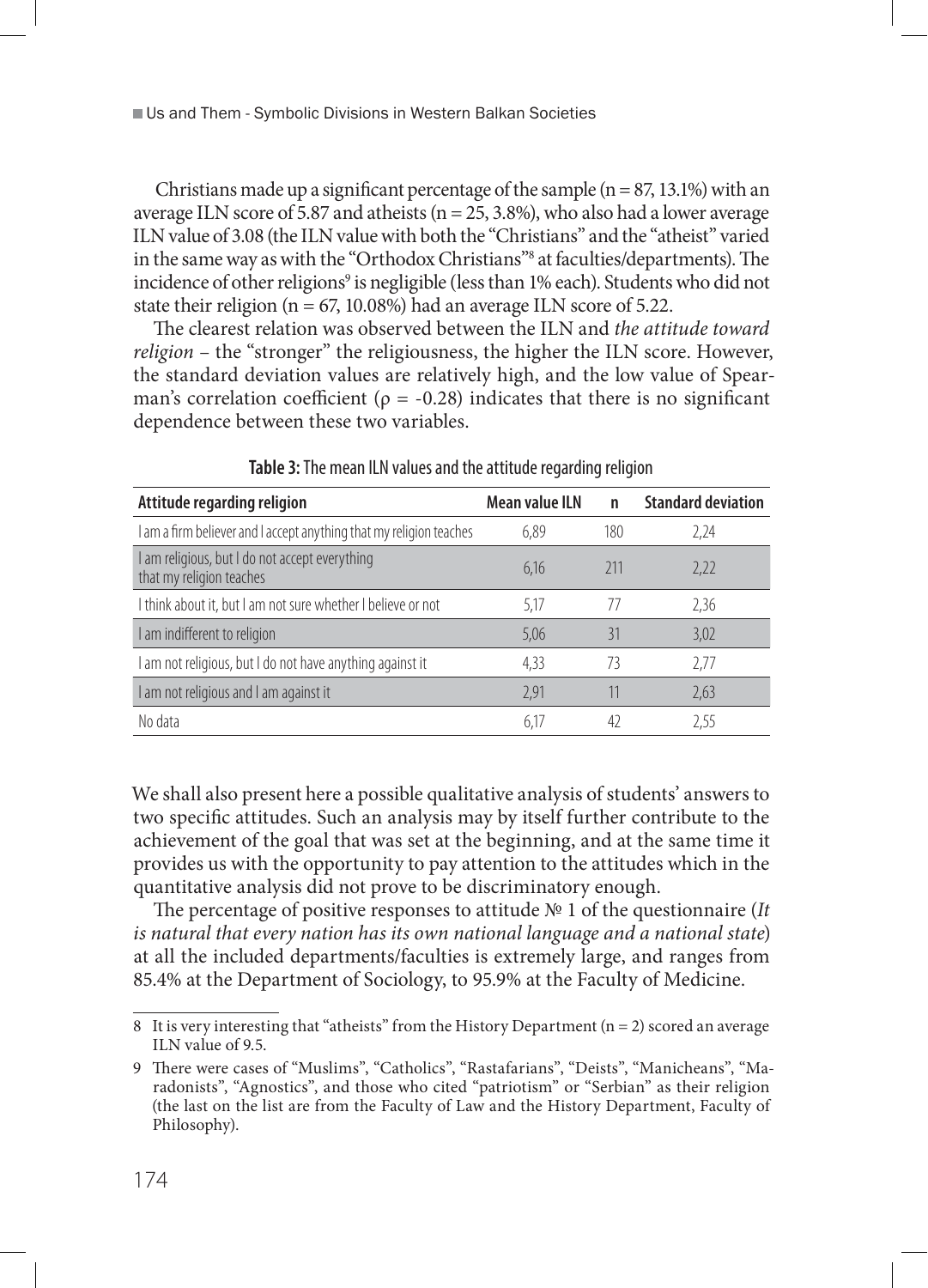These data may reflect the (average) extreme "linguistic nationalism" of the participants when it comes to this attitude, i.e. the idea of the tight relation among the nation, the language and the country, especially in view of wellknown empirical facts (briefly referred to above) that often deny such a strong relation in practice. In addition, if such a strong "nationalist" attitude could possibly be expected from students belonging to non-philological departments, such an attitude may be considered surprising when it comes to students of English, who study in detail, among other materials, American, Canadian and Australian literature and culture, and are certainly aware of the fact that none of these three nations has its own national language.

The following attitude "*Ijekavian pronunciation* (*as in the words* mlijeko, vrijeme, dijete) *should be excluded from the Serbian language as it is used by Croats and Bosnians* (*for example, in the following words* odvjetnik, ispovijed) was included in the questionnaire under the influence of an actual event when ijekavian pronunciation became banned for public use in the Republic of Srpska, during the last war in Bosnia and Herzegovina (and shortly after the bill was withdrawn because people - native ijekavian speakers could by no means adjust to the new change). Moreover, it is worth reminding that the Eastern Herzegovinian ijekavian dialect together with the ekavian dialect of Šumadija and Vojvodina, constitute *the basis* of the Serbian literary (standard) language, thus every insistence on its expulsion from use could be considered a paradox. In that sense, it could be said that the positive responses regarding the abovementioned attitude, given by more than half of the Faculty of Medicine (66.2%), Faculty of Mechanical Engineering (55.7%) and the Faculty of Law (52.1%) students were quite surprising; at three departments of the Faculty of Philosophy this attitude got only minor support (42% at the History Department, 38% at the Sociology Department and the lowest was for the English Department - 32.3%).

## **Conclusion**

The starting hypothesis proved to be meaningful: *English Language students, as students of philology, regarding the issues concerning the relation between language and national identity, usually hold a more "cosmopolitan" attitude when compared to their colleagues from other departments and faculties (especially the students of history and mechanical engineering, and somewhat less students of sociology)*.

Female students at all the departments of the Faculty of Philosophy showed greater "language nationalism", whereas male students from other faculties were more inclined toward "nationalism". The age of the participants at the faculties/ departments where the survey was conducted correlates conversely with the ILN, and only with the sociology and law students can we see a clear trend that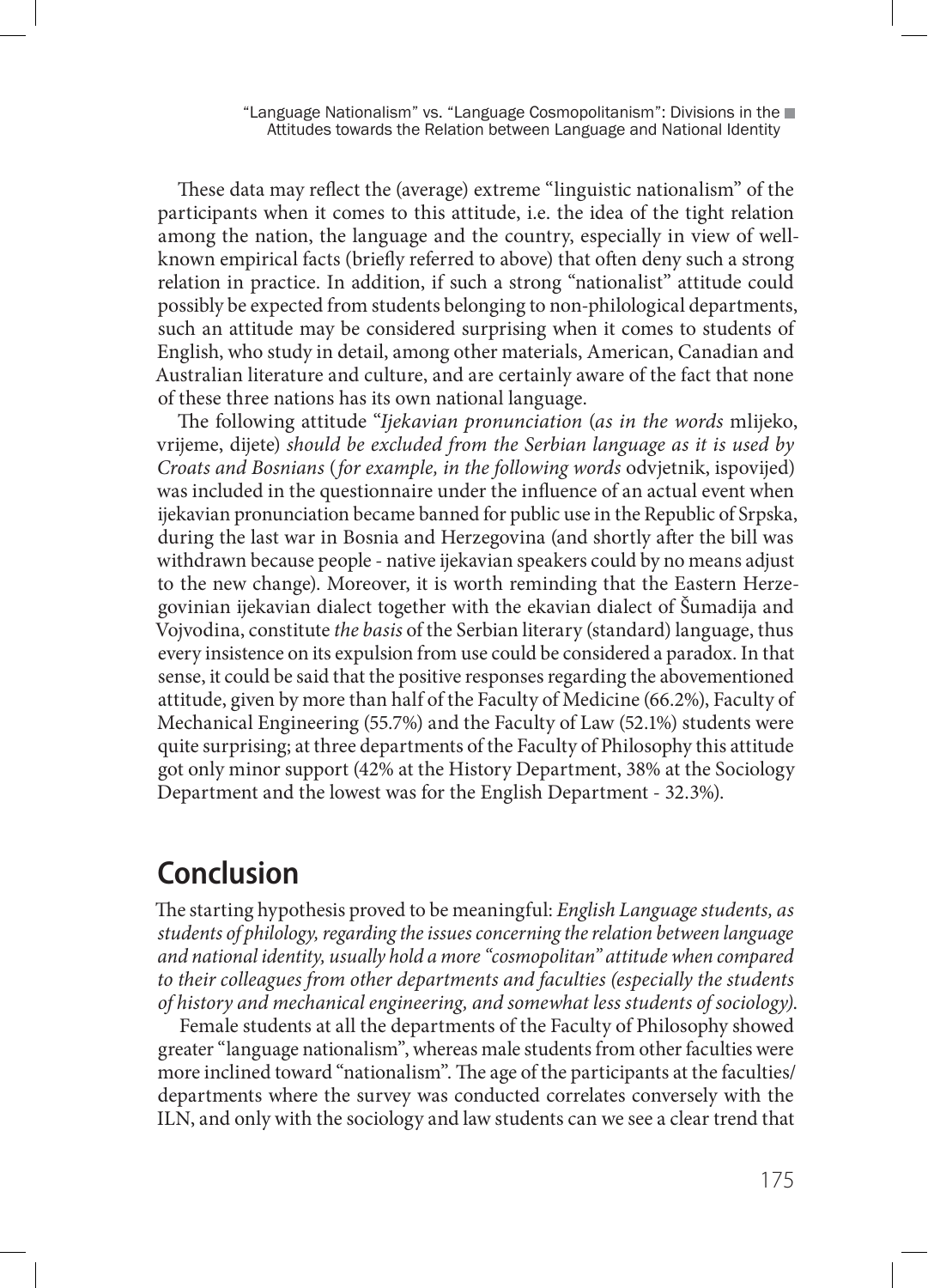over the years they become less or more "nationalist" oriented. In contrast to our expectation, the students who were born or live in large Serbian cities do not have a significantly lower ILN score compared to those living in smaller towns and villages. As far as the parents' education is concerned, it was found that the value of the ILN does not decrease among participants whose parents have a higher education.

Obviously lower ILN scores were recorded with non-religious participants, and with the variables concerning the attitudes toward religion a "regular" link was noted in direct proportion with the ILN, although no significant correlation coefficient was determined.

When it comes to the conclusions related to the above (very briefly) presented qualitative analysis of students' answers to individual attitudes, we may say that the participants gave very interesting and sometimes extremely "nationalist", but "cosmopolitan" responses as well, which, in addition, proved once again that students at the English Department, on average, have slightly more "cosmopolitan" attitudes towards the issues discussed in this paper.

At the end of this analysis, we would like to add that it provides us with the opportunities for further work, in terms of performing a similar study which would include older high schools pupils in Niš, the border areas of Serbia, etc. Such further studies would give more accurate results, which again might be of importance both at the theoretical level - in terms of further development of the theoretical and methodological approach to these issue, and in a more empirical sense, since we might discover some statistically more significant differences and correlations on a larger sample groups of participants, which have not been revealed in this relatively limited study. Finally, this type of research might have some practical effects, in terms of, for example, the introduction/filling in of the relevant teaching materials at the primary and secondary education levels so as to develop student awareness of the complexity of the relationship between the national and language identity.10

#### **References:**

Bugarski, Ranko, *Evropa u jeziku* (Beograd, 2009). Bugarski, Ranko, *Jezik i kultura* (Beograd, 2005). Bugarski, Ranko, *Nova lica jezika – sociolingvističke teme* (Beograd, 2002).

<sup>10</sup> We wish to thank our colleagues Mihailo Antović, Dragan Todorović, Jelena Petković and Dušan Stamenković from the Faculty of Philosophy, as well as Vuk Milošević and Jelena Bašić from the Faculty of Medicine in Niš, Natalija Žunić from the Faculty of Law, and Miloš Tasić from the Faculty of Mechanical Engineering, who helped us in conducting the research with the students.